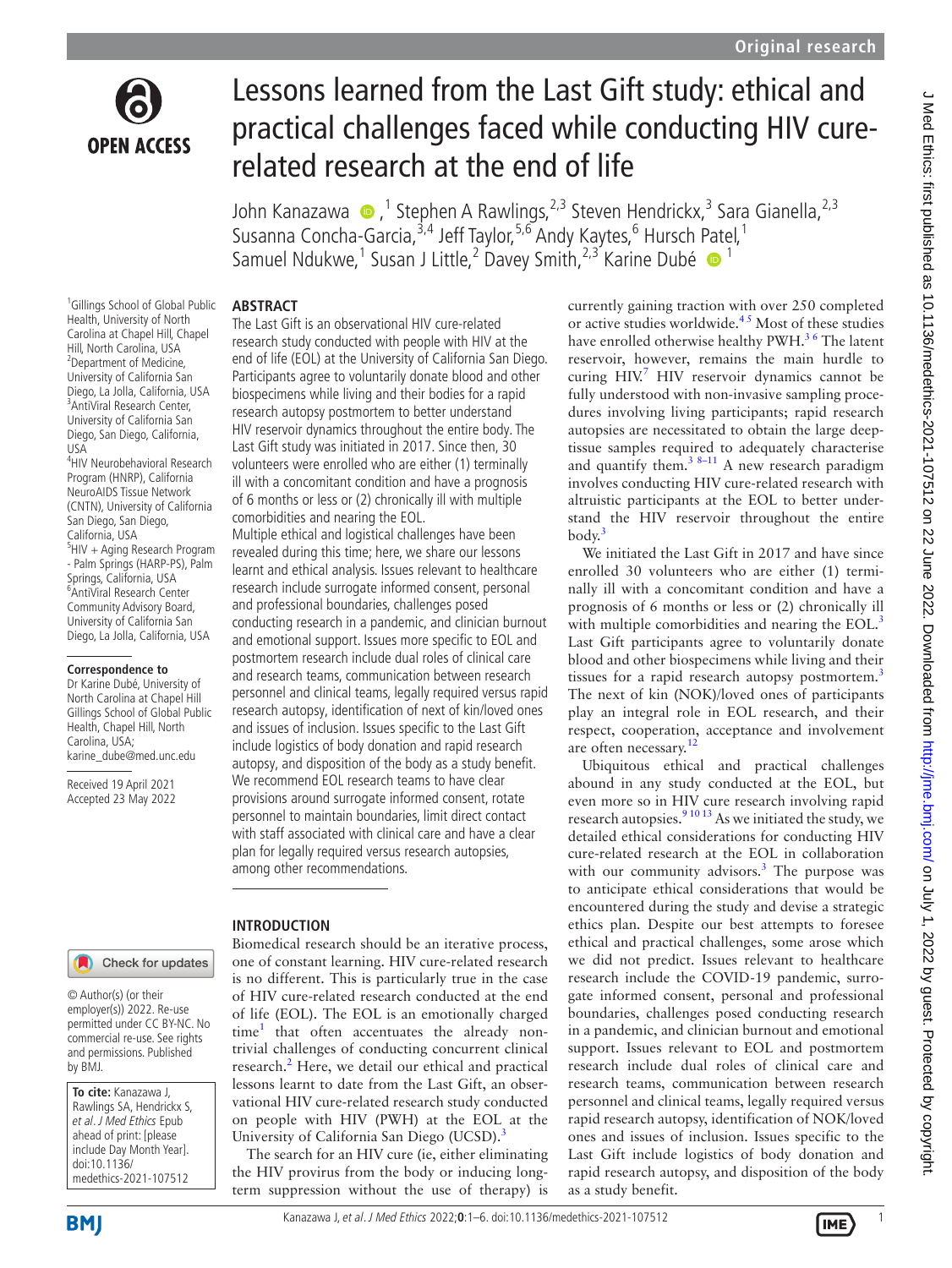## **Original research**

Where possible, we illustrate the challenge(s)/question(s) as well as the solution(s) that we employed. To inform ethical lessons learnt, we consulted published evidence from the HIV<sup>371114</sup> and non-HIV<sup>[2 10 15](#page-5-1)</sup> fields. We also consulted UCSD research ethics committees and stakeholder groups, such as the UCSD AntiViral Center (AVRC) Community Advisory Board (CAB) advising on the study. Our team is also committed to robust qualitative  $research$ <sup>12 16–18</sup> to understand how interested parties perceive HIV cure research at the EOL, including what they consider ethical and acceptable. We hope our critical reflections and ethical analysis will meaningfully contribute to the field of HIV cure-related research at the EOL and that our lessons learnt may prove beneficial for future similar or analogous studies.

## **ISSUES RELEVANT TO HEALTHCARE RESEARCH Conducting research in a pandemic**

When COVID-19 hit, the Last Gift had 10 participants in follow-up. We were met with the issues of balancing responsibility to the participants and reducing spread of COVID-19. Guidance in March 2020 from the US Centers for Disease Control and Prevention and local authorities to avoid unnecessary interactions $19-21$  led to the suspension of study visits and new enrolment.

We developed a decision tree for testing deceased partici-pants for SARS-CoV-2 to minimise risk of spread [\(figure](#page-1-0) 1).<sup>i</sup> By May 2020, we were able to conduct limited study visits with participants and converted many surveys and check-ins to

We drafted new protocols for performing the rapid research autopsy: a non-COVID-19 autopsy would be done following normal protocols<sup>[22](#page-5-8)</sup> except the lungs, the organs with the highest risk of viral particles and highest potential for aerosolisation, would be processed last to minimise exposure to the study team. In a COVID-19 autopsy, only two medical doctors with fittested, approved N95 masks would process tissues by sealing them in transportation containers in the morgue and decontaminating the outside of these containers. The containers would then be transported across the street to laboratory facilities equipped with biosafety cabinets and, there, the tissue would be processed for flash-freezing. Tissue collection was reduced by approximately 33% in a COVID-19 rapid research autopsy to stay within the prescribed 6-hour time limit.<sup>2</sup>



<span id="page-1-0"></span>**Figure 1** Last Gift study COVID-19 autopsy decision tree. CNTN, California NeuroAIDS Tissue Network.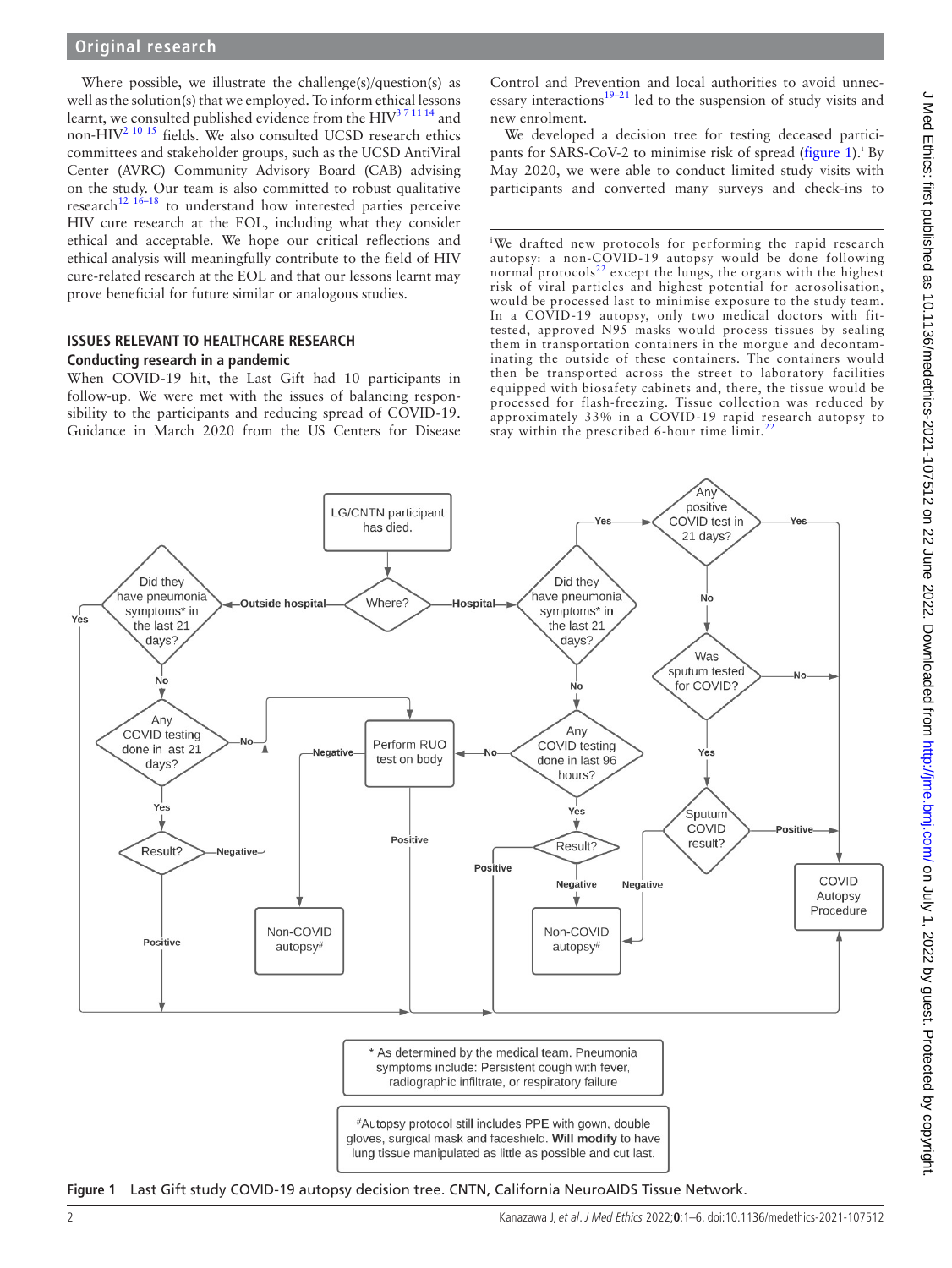J Med Ethics: first published as 10.1136/medethics-2021-107512 on 22 June 2022. Downloaded from http://jme.bmj.com/ on July 1, 2022 by guest. Protected by copyright J Med Ethics: first published as 10.1136/medethics-2021-107512 on 22 June 2022. Downloaded from <http://jme.bmj.com/> on July 1, 2022 by guest. Protected by copyright.

telephone visits to reduce unnecessary contact. In-person visits were reduced by at least half from the normal schedule and, whenever possible, blood collections were done in conjunction with visits that participants already had with their medical providers, rather than conducting home visits. These efforts served to conserve personal protective equipment and limit risk to study staff. All study staff were vaccinated against SARS-CoV-2, and home visits only occur where necessary for participants who are unable to come to our phlebotomy site. With the emergence of new SARS-CoV-2 variants (eg, BA.1 and BA.2 Omicron subvariants) and as the pandemic continues to evolve, we keep monitoring and conservatively adapting our protocol and visit schedule. Of course, safety of our participants and staff remains our priority.

## **Surrogate informed consent**

Informed consent is of paramount importance in the Last Gift to ensure a participant's autonomy in making EOL decisions that uphold their personal values.<sup>23</sup> Obtaining informed consent, however, can be challenging when dealing with volunteers near the EOL.<sup>23 24</sup> Informed consent is obtained initially from Last Gift participants. $3$  We also employ consent checks throughout the study to ensure participants' continued willingness to participate.<sup>3</sup> We also ask for a legally authorised representative to be able to provide ongoing consent in the event of the participant losing capacity. Surrogate (ie, NOK) consent may sometimes be necessary for enrolling patients who cannot provide consent themselves.[10 25](#page-5-10) This must be considered on a case-by-case basis,<sup>[3](#page-5-2)</sup> and we have extensive institutional review board (IRB)approved protocols in place for such a situation. In particular, we require documented proof that the participant would want to be involved in tissue donation for research, such as enrolment into the California NeuroAIDS Tissue Network. All Last Gift participants underwent standardised neuropsychological eval-uation at enrolment and during the study.<sup>[3](#page-5-2)</sup> The research team recognises that neurocognitive impairment in late-stage HIV and high prevalence of depression at the  $EOL<sup>26</sup>$  $EOL<sup>26</sup>$  $EOL<sup>26</sup>$  could confound decisions about study enrolment and ongoing participation, and carefully monitors the mental health state of participants throughout the entire study.

A situation arose in which surrogate consent was used; however, a Last Gift participant later had to be withdrawn from the study after regaining capacity and on learning about his desire to no longer participate. We recommend other research teams to have clear provisions around surrogate informed consent, particularly those conducting research at the EOL.

We further recommend participants to prepare advance directives separately from the Last Gift study. The research staff explaining the informed consent form asks if the potential participant has an advanced care planning document. If not, the Last Gift research staff provides the forms and educational materials when requested to do so. Potential participants do not have to have an advanced care directive document to participate. Although advance directives may lack specificity for the EOL HIV cure research context, $27$  they serve as a catalyst for meaningful conversations. In the Last Gift, we view advance directives as taking precedence over the aims of the research protocol. The Last Gift does not require any changes to the advance directives. On the contrary, the Last Gift team does its best to comply with all wishes as listed in the advance directives.

## **Burnout and emotional support**

HIV cure-related research at the EOL has the potential to significantly advance science towards an HIV cure,  $68$  but it can also take a heavy toll on the mental health of team members. The AVRC CAB raised the issue of staff burnout. To mitigate against this, they suggested having psychotherapy support in place for the Last Gift team, which was instituted. The rapid research autopsy team also valued taking a moment of remembrance at the start of each autopsy and decompressing after each one.

In some cases, the Last Gift team has participated in celebrations of life with NOK/loved ones. Our research team recognises the possible benefits and risks to NOK/loved ones and research staff in sharing these non-professional spaces. We have a separate sociobehavioural research component designed to examine the emotional effects of the programme on NOK/loved ones<sup>[12 17](#page-5-5)</sup> and research staff[.18](#page-5-14) In addition, a suggestion was made to create a grieving fund to support affiliated individuals who may need additional support.

## **Personal and professional boundaries**

On paper, it is easy to separate research team members from participants. In EOL research,<sup>[1](#page-5-0)</sup> however, the line between personal and professional boundaries can become blurred. In one instance, a participant was known to our study nurse in a social context prior to the participant's enrolment in the study. We held a discussion with the participant, the nurse and the study team to assess the non-research relationship between the participant and the nurse, as well as to establish safeguards for their new research relationship. As a result, the participant was offered visits by other staff members and the nurse was allowed to opt out of visiting the participant. The participant, however, felt more comfortable seeing the well-known nurse, and the nurse felt comfortable visiting an old friend knowing it would bring them solace. These decisions were regularly re-evaluated throughout the study. As the participant neared the EOL, they sought increasing support from the nurse. The study team began discussions on how to conduct future study visits, but the participant passed away before a resolution could be reached. As a result of this incident, we regularly check in with study personnel and rotate personnel, where appropriate, so that no single staff member is solely responsible for any one participant. We recommend this practice for future EOL research protocols.

In many cases, there is no resolution other that being aware of one's own personal involvement. Team members sometimes become emotionally invested in participants, and participants come to see them as part of their extended family. In one example, a participant became such an advocate for the study and worked so closely with one of the study investigators that that investigator opted not to participate in the autopsy. We encourage self-awareness such as this and, further, we suggest regular discussion as to how various roles can be shared so that no individual becomes too burdened by EOL emotions.

## **ISSUES RELEVANT TO EOL AND POSTMORTEM RESEARCH Dual roles: clinical care and research**

Many of our investigators provide clinical care outside of the Last Gift. In a study as specific as the Last Gift, the pool of potential volunteers is very limited. Thus, on rare occasions, members of our team initially encountered patients who later became participants in our study, as part of clinical care. This can prove challenging because the investigator role is separate from the clinician role as both serve different objectives<sup>15</sup>: biomedical research seeks to develop generalisable scientific knowledge, while clinical care seeks to directly provide health benefits to patients.[28](#page-5-16) Additionally, the Last Gift was not designed to provide care for participants, not even palliative care.<sup>3</sup>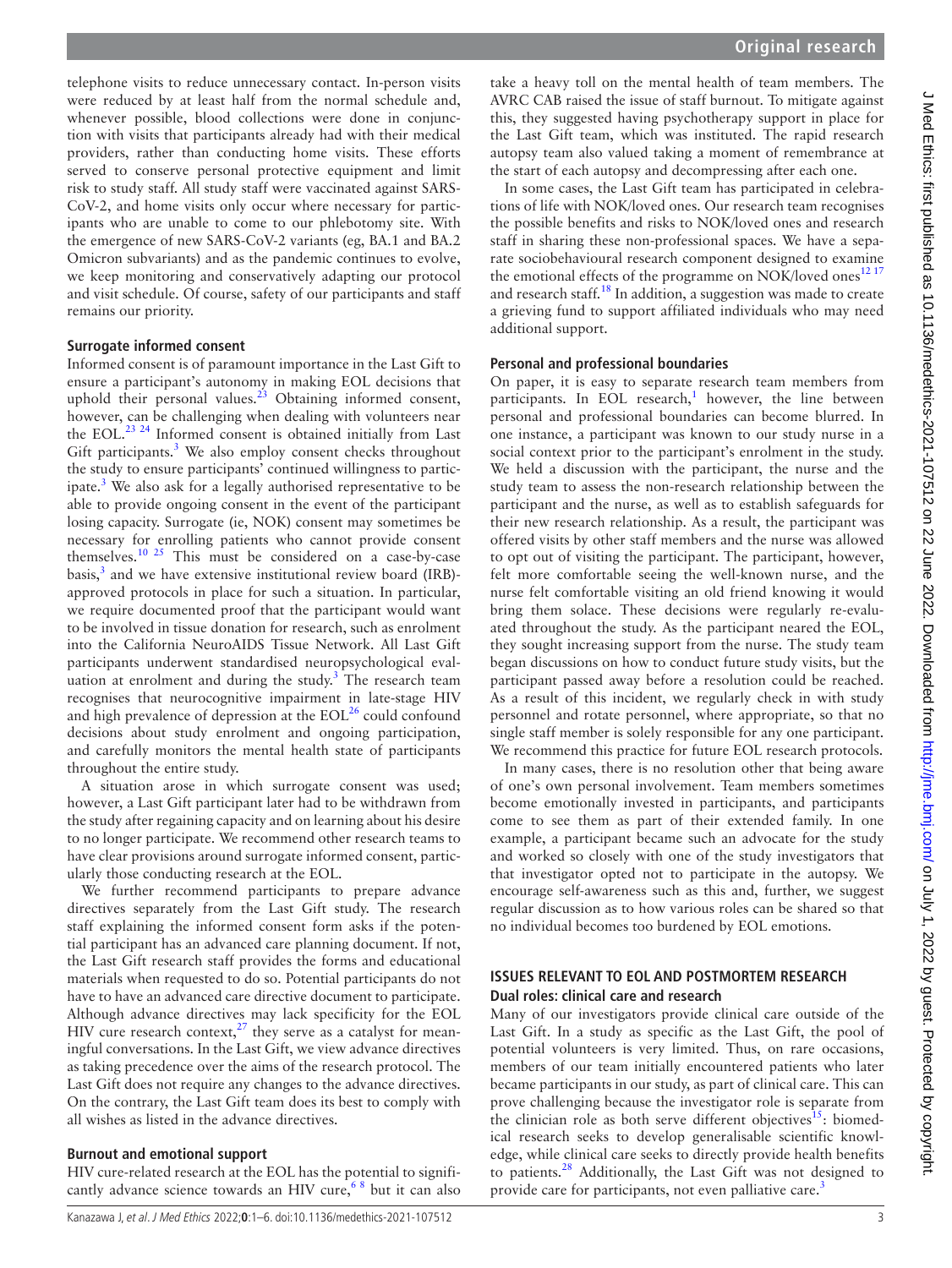# **Original research**

From a participant's perspective, we were aware that the Last Gift could become conflated with clinical care because of this shift in roles. Participants may also feel compelled to participate in the study because they may fear losing their clinical care if they do not.<sup>[15](#page-5-15)</sup> Further, if a participant's clinical care is not going well, they may blame the study for their negative experience.

Though this tension between the role of researchers and clinical care providers is hardly unique to our study, it is sometimes more pronounced in the case of research at the EOL.<sup>15</sup> The disparate roles that members of our team sometimes play need to be explained in the enrolment process and revisited throughout the study. Future researchers could consider including the potential shift in roles from being a clinician caring for the potential participant to being a researcher in the consent forms.

Further, if a role can be performed by different study personnel (eg, study visits, blood draws and informed consent), Last Gift personnel who were not part of the participant's clinical team are employed in lieu of faces participants may associate with clinical care. During the COVID-19 pandemic, the study team has been able keep the roles separate from the participant's perception despite the shortage of clinical personnel. We recommend EOL research teams to limit direct contact with staff who may be associated with clinical care.

## **Communication between research personnel and clinical care team**

Often, team members are asked to communicate on the participant's behalf with the clinical care team and, on occasion, we discover concerns while reviewing the participant's medical record. We should communicate on the participant's behalf when we have consent to do so, when warranted or to minimise immediate harm to a participant. We must also carefully evaluate each situation on a case-by-case basis. Two examples illustrate this point. In the first, we encountered a participant asking one of our study team members to reinitiate his antiretroviral therapy, something that the study team has no control over. In the second example, we found a participant had been prescribed two complete antiretroviral therapy regimens following an emergency room visit, which the staff at their hospice facility had failed to notice.

The challenge arose in how the clinical team perceived our conveyance of such messages. If we relay a message of restart/ increase/change medications, it may appear to be coming from a place of judgment, and the subtext may be seen as 'Why are you not seeing your patient often enough to have heard this concern yourself?' While we have no formal procedures in place for dealing with such, we usually forward the patient/participant's request to their primary care provider (PCP) with the explicit proviso that we were asked by the patient/participant to communicate the request to the PCP. In the previous examples, study team members emailed the patient/participant's PCP with the request and proviso. We also strive to maintain a good rapport and open communication with the Last Gift participants' entire clinical care team as these are important sources of information about participants in follow-up, as well as referrals of possible future participants.

## **Legally required autopsy versus rapid research autopsy**

On two similar occasions, a potential legally required autopsy was at odds with the participant's wishes for their body to undergo a rapid research autopsy. In one illustrative case, a participant suffered a fall that resulted in head trauma while hospitalised. This fall could have triggered a legally required autopsy by the coroner if the fall was followed by the patient's death and the fall contributed to their death. The patient was alert after the fall and concerned that the coroner's autopsy would effectively exclude them from the Last Gift of which they adamantly wanted to be a part. If necessary, we were planning on having the hospice attending physician notify the coroner that the hospice attending physician did not believe the fall contributed to the patient's death. In the end, the patient passed away after the 30-day deadline for requiring notification of the coroner of a fall in the hospital leading to death.

It is well known that legally required autopsy takes precedence over research.<sup>10 25</sup> In cases such as the one described where the patient/participant is lucid after the fall and directs his body to be donated for a study rather than in a coroner's inquest, does this ethically blur the black letter of the law? Should one have autonomy over their body in such instances that supersedes administrative legalities? A more robust discussion on this topic involving legal authorities, medical authorities, bioethicists, community members and other stakeholders is necessitated. This topic is outside the purview of this paper and, indeed, of our project. We raise the issue because it is a situation that will, inevitably, come to fruition in the context of future EOL studies. While a legally required autopsy would take precedence,  $\frac{10}{10}$  it may not preclude a rapid research autopsy to occur. Provisions for legally required versus rapid research autopsy could be proactively written into a research or ethics protocols or evaluated on a case-by-case basis.

## **Identification of NOK and loved ones**

General consensus exists that EOL care and research must focus not only on the participant but also on NOK/loved ones.<sup>1 2 26</sup> The definition of each of these terms, however, varies among participants. Indeed, familial arrangements may be different for same-sex loving couples who often bear the greatest burdens of HIV. With PWH, the concepts of non-traditional or chosen family are highly relevant. We should ask participants to define whom they consider to be NOK/loved ones and adopt an inclusive approach. This determination will likely centre around interpersonal and interfamilial dynamics of which the study team may not have insight. For instance, we have had potential candidates who did not want their significant others know they were living with HIV. Further, participant-identified NOK/loved ones should be involved from the consent process forward so that they understand each aspect of the study and can provide support to the participant.<sup>1 12</sup> This route, however, should only be followed after the expressed consent of the participant to respect their over-riding autonomy, as tensions may arise between NOK/loved ones and the participant over their participation in EOL research[.12](#page-5-5) Ongoing consent checks may also be relevant for NOK/loved ones. We recommend NOK/loved ones be a focus of EOL research, but only if participants explicitely consents to such involvement.<sup>[29](#page-5-17)</sup> The research team should be respectful of these relationship dynamics.

## **Issues of inclusion**

The AVRC CAB asked if the Last Gift was considering enrolling prisoners with HIV. The topic of enrolling prisoners in medical research is ethically fraught with possible issues of coercion, autonomy and justice. $30$  The Last Gift is not currently enrolling, or considering enrolling, incarcerated PWH. Indeed, research such as the Last Gift is not legally authorised to enrol prisoners without obtaining special permissions. $31$  We raise the issue here because, if we are approached by someone specifically, we would not want to deny them the self-fulfilment that often prompts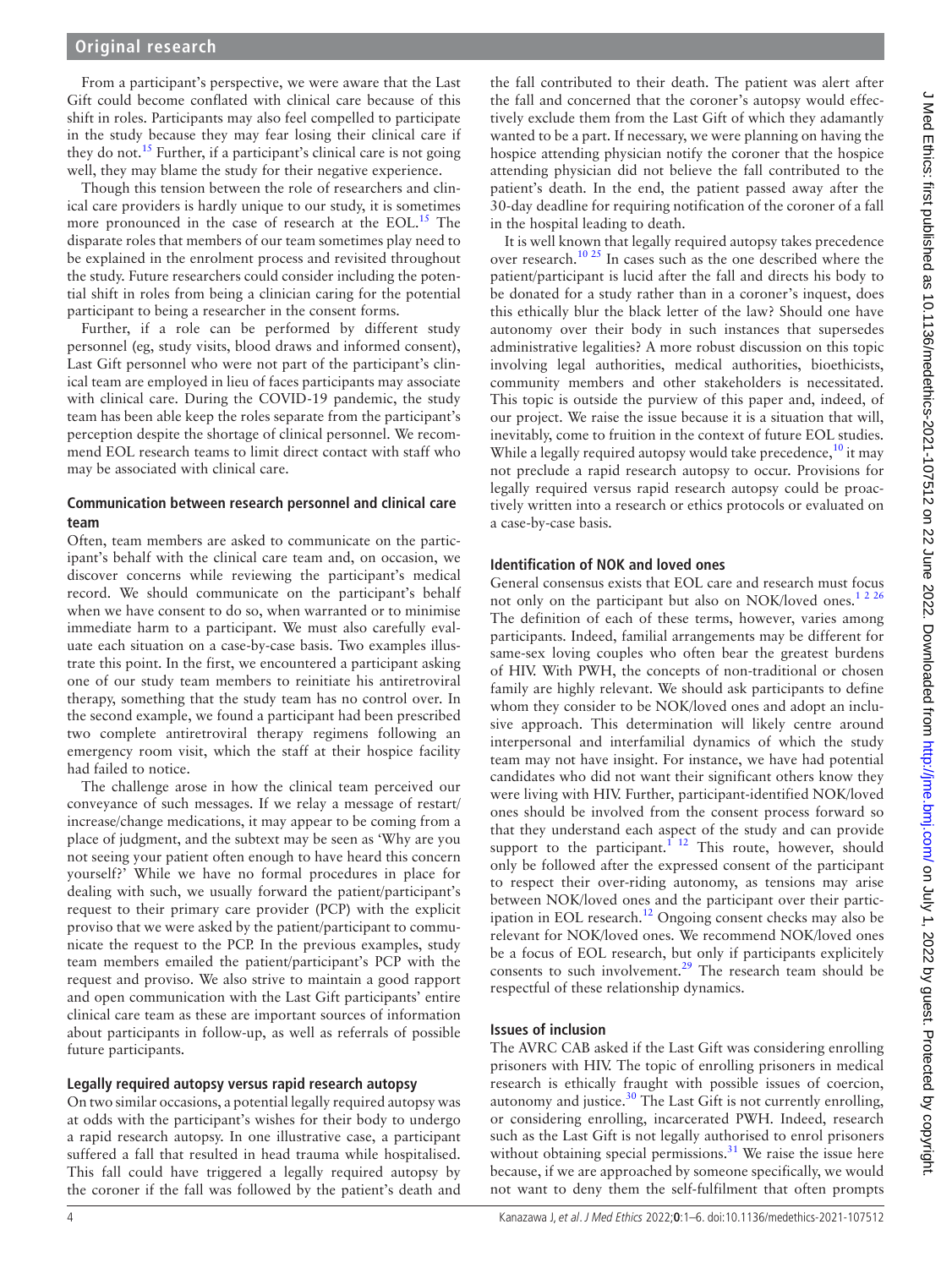people to enrol in EOL studies<sup>1 24 32 33</sup> simply because they are incarcerated.

Likewise, similar discussions are also warranted for other groups who are often under-represented in clinical trials because they pose unique ethical and practical challenges, such as people struggling with homelessness and heavy substance abuse, among others.

The Last Gift team is cognisant that individuas from racial, ethnic and gender-expansive groups have been found to participate less frequently in HIV cure research.<sup>34 35</sup> Special efforts are being made to increase their inclusion and representation in the EOL HIV cure research. For example, the Last Gift actively partners with entities serving under-represented populations in research, such as Veterans Affairs and well-respected communitybased organisations. The Last Gift maintains a strong commitment to diversity.

# **ISSUES SPECIFIC TO THE LAST GIFT**

## **Logistics of body donation and rapid research autopsy**

Because the latent HIV reservoir begins to deteriorate immedi-ately after death,<sup>[14](#page-5-21)</sup> the window for performing a rapid research autopsy is incredibly narrow, limited in the Last Gift to within 6 hours postmortem. $3^7$  The research team explains to participants that a rapid research autopsy is crucial to maintain quality of cells, proteins and nucleic acids to perform subsequent analyses. Thus, the research autopsy is highly choreographed and, should anything go wrong, it could jeopardise the potential scientific knowledge to be gained. On one occasion, an enrolled participant was transferred to the intensive care unit. The NOK/ loved ones planned to withdraw life support on a day when the autopsy team could not be ready until the following morning. To more easily fulfil the participant's wish to donate their body after death, we considered asking the clinical care team and their NOK/loved ones to wait until the following morning, but altogether decided against it. We did not feel it was ethically appropriate to interfere with clinical care (which takes precedence over research) and subject the family to more distress, medical costs and disruption for purposes of the study. The feelings and mental health of the NOK/loved ones necessarily must be taken into account and weighed in decisions relating to EOL research[.1 2 26i](#page-5-0)i

One way to address the time contraints between death and the rapid research autopsy would be medical assistance in death  $(MAiD).$ <sup>11 [14](#page-5-21)</sup> Similar to ongoing research efforts in Canada,<sup>14</sup> the Last Gift allows MAiD to occur; however, the decision to undergo MAiD must be made outside of the study. In other words, the process of enrolling in the Last Gift must remain independent from the process of seeking MAiD. For example, one participant with amyotrophic lateral sclerosis decided to undergo MAiD to preserve dignity and compassion at the EOL.<sup>[37](#page-5-23)</sup> It is possible, however, that Last Gift participants who decide to undergo MAiD on their own are pragmatic about their mortality and their desire to contribute to science.

## **Disposition of body perceived as study benefit**

The disposition of the body after research autopsy may be perceived by some to be a benefit of the Last Gift, which could be ethically problematic.<sup>10 12 16</sup> Currently, the cremation costs (or an equivalent amount if burial is requested) is covered by the study. We significantly engaged the AVRC CAB (composed of several ageing PWH in Southern California) with regard to the cremation issue. The IRB initially believed the cremation may unduly influence people to participate. However, after extensive consultation with the AVRC CAB, we felt that providing cremation at no charge was a necessity, given the invasiveness of the research. Cremation is not considered an incentive to participate per say, but a fair compensation for time and burdens,<sup>[38](#page-5-25)</sup> and should not be presented as a benefit.<sup>[3](#page-5-2)</sup> We are sensitive to the possibility of this being perceived as a deciding factor and are raising it here as a caution to future EOL studies. We attempt to screen Last Gift participants to ensure no undue influence and advise them that disposition of the body after autopsy should not be perceived as a benefit.

Consistent with ethics guidelines with the recently dead, $10$ the degree of invasiveness of the research autopsy must be minimised and justified in terms of expected scientific benefits. The research autopsy team usually does not touch the face during autopsy to minimise the risk of unanticipated disfigurement. It would be possible to reconstruct the body for an open casket if somebody felt strongly about this. The open casket would be an option if the research autopsy team could know in advance. The participant's EOL wishes are discussed throughout the study to ensure the body is handled appropriately to meet whatever those wishes are (cremation, closed-casket burial or open-casket burial).

## **CONCLUSION**

Studies such as the Last Gift promise remarkable scientific advancement and, in many cases, provide participants with a deep-seeded feeling of self-fulfilment. EOL research, however, has long been a taboo subject. If we wish to continue to learn from such innovative research, we must be transparent, willing to learn and willing to share our formative experiences. We hope our lessons learnt and ethical analysis will prove useful to other research teams designing EOL protocols. These critical reflections have implications to protect research participants, to protect research teams, and protect trust and integrity in the clinical research enterprise. While we devised a strategic ethics plan at the start of the Last Gift, $3$  we could not anticipate ethical and practical issues that would arise. Some of these challenges intersected with clinical care, public health (eg, COVID-19 pandemic) and the law. In an area as novel as EOL HIV cure research, we recommend continued reflection to improve study designs to ensure research remains acceptable to all involved interested parties and the public. We will continue to document and report on the challenges and questions we face in the Last Gift to promote open dialogue about HIV cure-related research at the EOL. Ethical reflections should be complemented with robust empirical research to address and resolve complex ethical issues as they unfold.

**Contributors** JK and KD drafted the initial version of this paper. All authors reviewed the manuscript for intellectual contents. KD, SH and SC-G made substantial revisions to the manuscript. All authors approved the final version of the manuscript. KD is the guarantor.

**Funding** This study was funded by the National Institutes of Health (5T32AI007384), National Institute of Allergy and Infectious Diseases, National Institute of Mental Health, National Institute of Neurologic Disorders and Stroke and National Institute on Drug Abuse (UM1AI126620), National Institute on Drug Abuse (DP2DAO51915), National Institute of Allergy and Infectious Diseases (P30AI036214 and R01AI147821), National Institute of Mental Health (R21MH118120).

i<sup>i</sup>It is of note that requesting a delay in removal of life support is routinely done in the case of organ transplantation, but the costs of intensive care unit (ICU) care are paid by the organ procurement organisation, $36$  which the Last Gift does not have funds to provide. ICU resources are also usually highly constrained (and particularly more so during the COVID-19 pandemic).